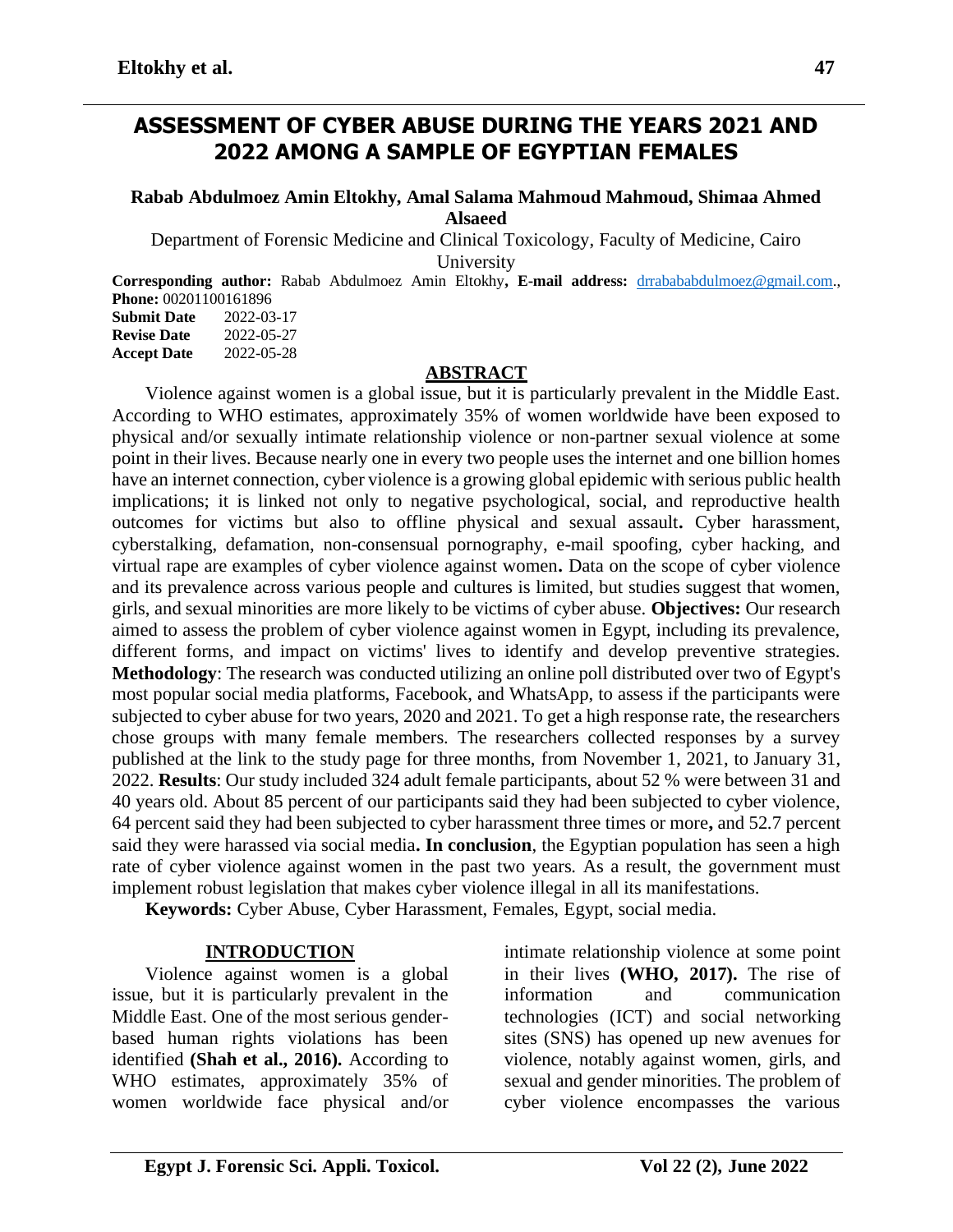forms of abuse that can occur on and through ICT and SNS. It's characterized as "intentional violence via electronic channels," such as the internet **(Arafa et al., 2018 & Kowalski and Limber, 2013).**

Because nearly one in every two people uses the internet and one billion homes have an internet connection, cyber violence is a growing global epidemic with serious public health implications. More than 2.5 billion people utilize the internet in developing countries. Egypt is rated 17th in the world with 37.9 million internet users, with 98 percent (35 million) having a Facebook account. Half of the Egyptian internet users have Twitter accounts, while a third have Instagram profiles **(MCIT, 2018 & Hassan et al., 2020)**. In comparison to traditional violence, cyber violence has several distinct characteristics that amplify its negative consequences, including the inability to avoid violence, the presence of a larger and more potential audience, the continuity of bullying regardless of time or location, and the ability to target specific individuals **(Arafa and Senosy, 2017).**

It is linked to the negative effect on social life, reproductive health, and psychological outcomes for victims and physical and sexual assault in real life **(Backe et al. 2018).** Cyber harassment, cyber hacking, and virtual rape are examples of cyber violence against women; defamation, non-consensual pornography, and e-mail spoofing are considered violence **(Singh, 2015).** Data about cyber violence and its prevalence in various people and cultures are limited, but studies showed that women, girls, and sexual minorities are more likely to be victims of cyber abuse. According to the European Agency for Fundamental Rights, one out of every ten women has experienced cyber assault since the age of 15. **(Hassan et al. 2020 & Country meters website, 2020).**

 However, little is known about cyber violence against women in the Middle East, particularly Egypt. As a result, **our research aimed to** evaluate cyber violence against women in Egypt, including its prevalence, forms, relationship to sociodemographic characteristics, and effect on victims' lives to identify and develop preventive strategies.

# **METHODOLOGY**

# **Sampling technique**

The research was conducted utilizing an online poll distributed over two of Egypt's most popular social media platforms, Facebook, and WhatsApp. To get a high response rate, the researchers chose groups with many female members. To obtain authorization to distribute the survey, requests were addressed to the administrators of these groups. The researchers then shared the survey's link and a statement explaining its purpose and encouraged participants to participate. The collection of the raw research data took place from November 1, 2021, till January 31, 2022.

## **Participants**

The researchers used a convenience sample strategy in which they searched Facebook groups with a large number of female followers. They circulated notifications about the study to these groups and a link to the study page once they had discovered the groups. This link was open for three months for some groups, and 324 adult females (18 years and above) completed that survey.

## **The Questionnaire**

The research team created a pre-test selfadministered e-form questionnaire in Arabic for data collection. It was divided into two sections:

**Section I:** Including age, marital status, educational attainment, residence, occupation, internet, and cell phone usage (hours per day).

**Section II:** There were 11 closed-ended questions about cyber violence, which were as follows: Have you been a victim of cyber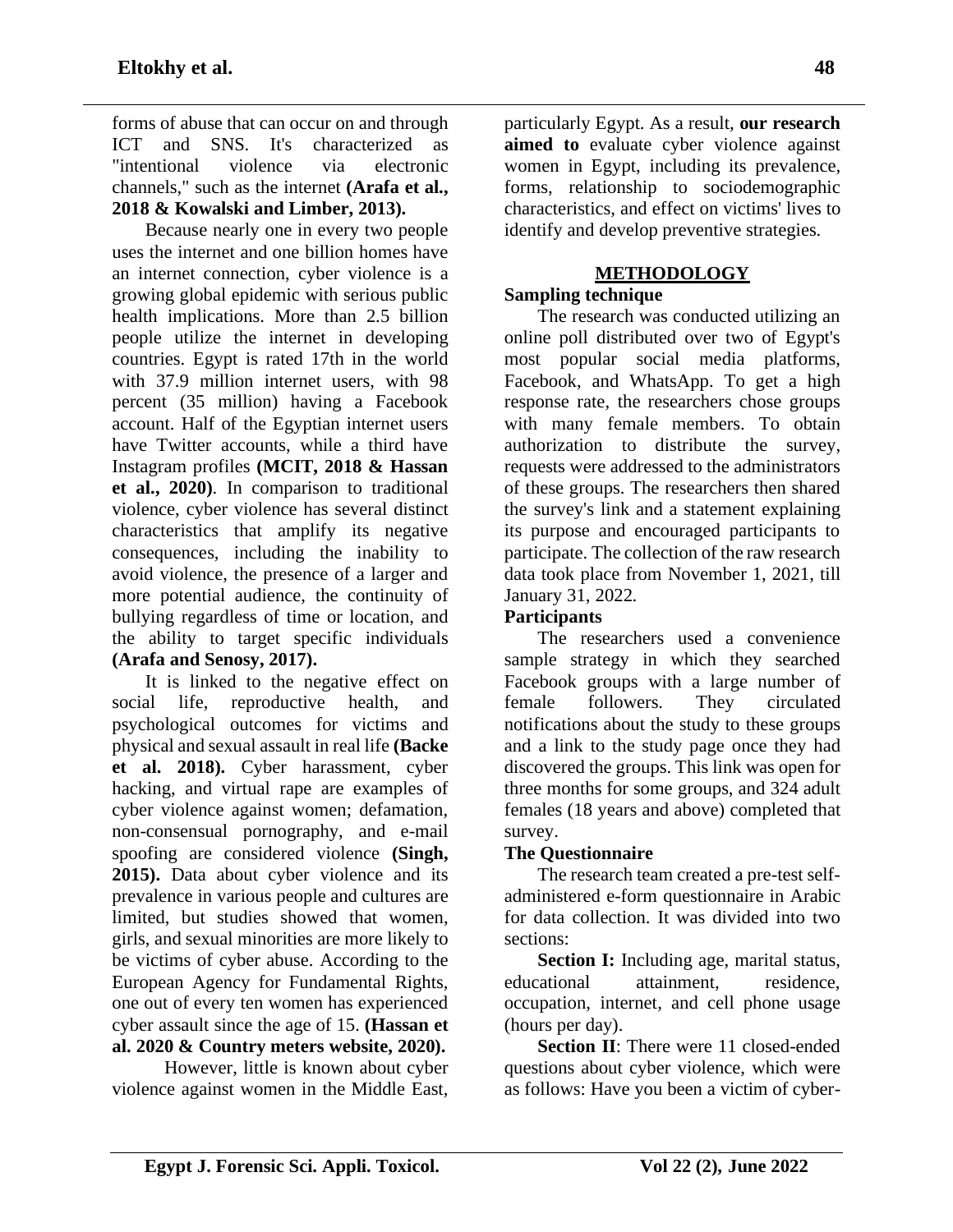violence through the years 2020 and 2021? (If you answered no, please fill out the form without answering the rest of the questions.) Through 2020-2021, how many times have you been subjected to cyber-violence? How did the offender reach you? How did the offender harm you? Are you familiar with the perpetrator (the individual who used cyber violence against you)? What is the gender of the offender? What was he/she trying to achieve? How did you react to the incident? What effect did cyber-violence have on you? How did you feel on the inside? What was the reaction of your surroundings?

 The items were originally written in English and then translated into Arabic by two experts before being returned to English by independent experts. After gathering the opinions of public health professionals, the face and content validity were reviewed. The preliminary data collecting form was tested on ten females to see how clear and understandable the questions were and how long it took them to complete the questionnaire.

The only exclusion item was the age of participants, as the questionnaire was directed to adult females only, and it was mentioned in the introduction part of our questionnaire.

**Statistical analysis**

The Statistical Package for the Social Sciences application was used to conduct the statistical analysis (SPSS, version 21.0 IBM). Numbers were utilized to summarize the data, and percentages were used for qualitative factors.

## **RESULTS**

## **Demographic data of the studied population (table 1):**

Our study included 324 participants, about 52 % of them were between 31 and 40 years old, most of them were married (74 %), working and non-working participants were nearly equal (43.5% and 41.66 %, respectively), and most of them were highly educated (74%), and 66 % of the participants live in Cairo. About 55% of our participants reported using mobiles and the internet for more than 3 hours per day.

#### **Numbers and perpetrators of cyber harassment (table 2):**

About 85 percent of our participants reported they had been subjected to cyber violence, and about 64 % said they had been subjected to cyber harassment three times or more, although 27 % of participants didn't know the perpetrator; 61.45% said the perpetrator was male, and 52.7 % said they were harassed via social media, and 43.27 % said they were harassed via mobile phone.

|                       | Number | Percentage % |
|-----------------------|--------|--------------|
| Age                   |        |              |
| 18-20                 | 21     | 6.48         |
| $21 - 30$             | 75     | 23.14        |
|                       |        |              |
| $31 - 40$             | 168    | 51.85        |
| More than 40          | 60     | 18.51        |
|                       |        |              |
| <b>Marital status</b> |        |              |
| Single                | 78     | 24.07        |
| married               | 240    | 74.07        |
| divorced              | 6      | 1.85         |
|                       |        |              |

**Table (1):** Demographic data of the studied population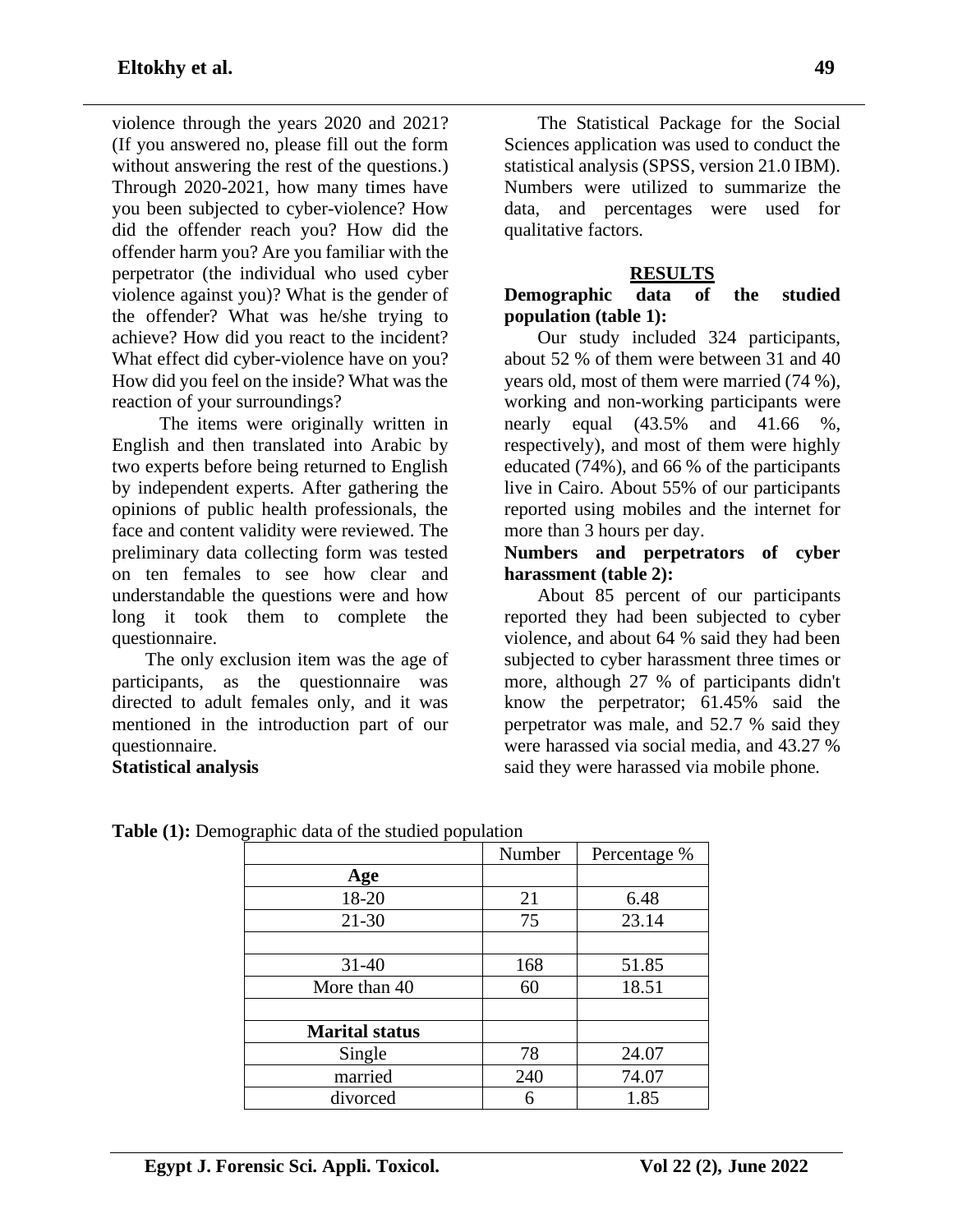| <b>Working status</b>     |     |       |
|---------------------------|-----|-------|
| student                   | 48  | 14.81 |
| working                   | 141 | 43.51 |
| Non-working               | 135 | 41.66 |
| <b>Educational level</b>  |     |       |
| Secondary level           | 9   | 2.77  |
| High education            | 240 | 74.07 |
| Postgraduate studies      | 75  | 23.15 |
| residence                 |     |       |
| Cairo                     | 214 | 66.04 |
| <b>Upper Egypt</b>        | 64  | 19.75 |
| Lower Egypt               | 46  | 14.19 |
| Mobile and internet usage |     |       |
| Less than 1 hour          | 21  | 6.48  |
| 1-3 hours                 | 126 | 38.88 |
| More than 3 hours         | 177 | 54.62 |
| <b>Total</b>              | 324 | 100   |

**Table (2):** Numbers and perpetrators of cyber harassment

| Have you been a victim of cyber-    | yes            | N <sub>o</sub> |
|-------------------------------------|----------------|----------------|
| violence during the years 2020-2021 | 84.87% (275)   | 15.12% (49)    |
| <b>Methods of cyber abuse</b>       | Number         | Percent %      |
| Social media                        | 145            | 52.73          |
| Mobile phones                       | 119            | 43.27          |
| e-mail                              | 5              | 1.82           |
| Online gaming                       | $\overline{2}$ | 0.73           |
| others                              | $\overline{4}$ | 1.45           |
| Times of exposure to cyber abuse    |                |                |
| One time                            | 52             | 18.9           |
| Two times                           | 48             | 17.45          |
| Three or more                       | 175            | 63.63          |
| perpetrator of abuse                |                |                |
| male                                | 169            | 61.45          |
| female                              | 12             | 4.37           |
| <b>Both</b>                         | 20             | 7.27           |
| don't know                          | 74             | 26.91          |
| <b>Total</b>                        | 275            | <b>100</b>     |

## **The pattern of cyber harassment among participants (table 3):**

Participants were given the option of selecting multiple responses in this section. About 61 % of participants said they had received annoying phone calls through internet calling programs, 32.72 percent said

they had received inappropriate text messages, about 31 percent said they had received sexual photos or videos, 10.5 percent said that their account on social media had been hacked, and 9.5 percent said their identity had been stolen on social media.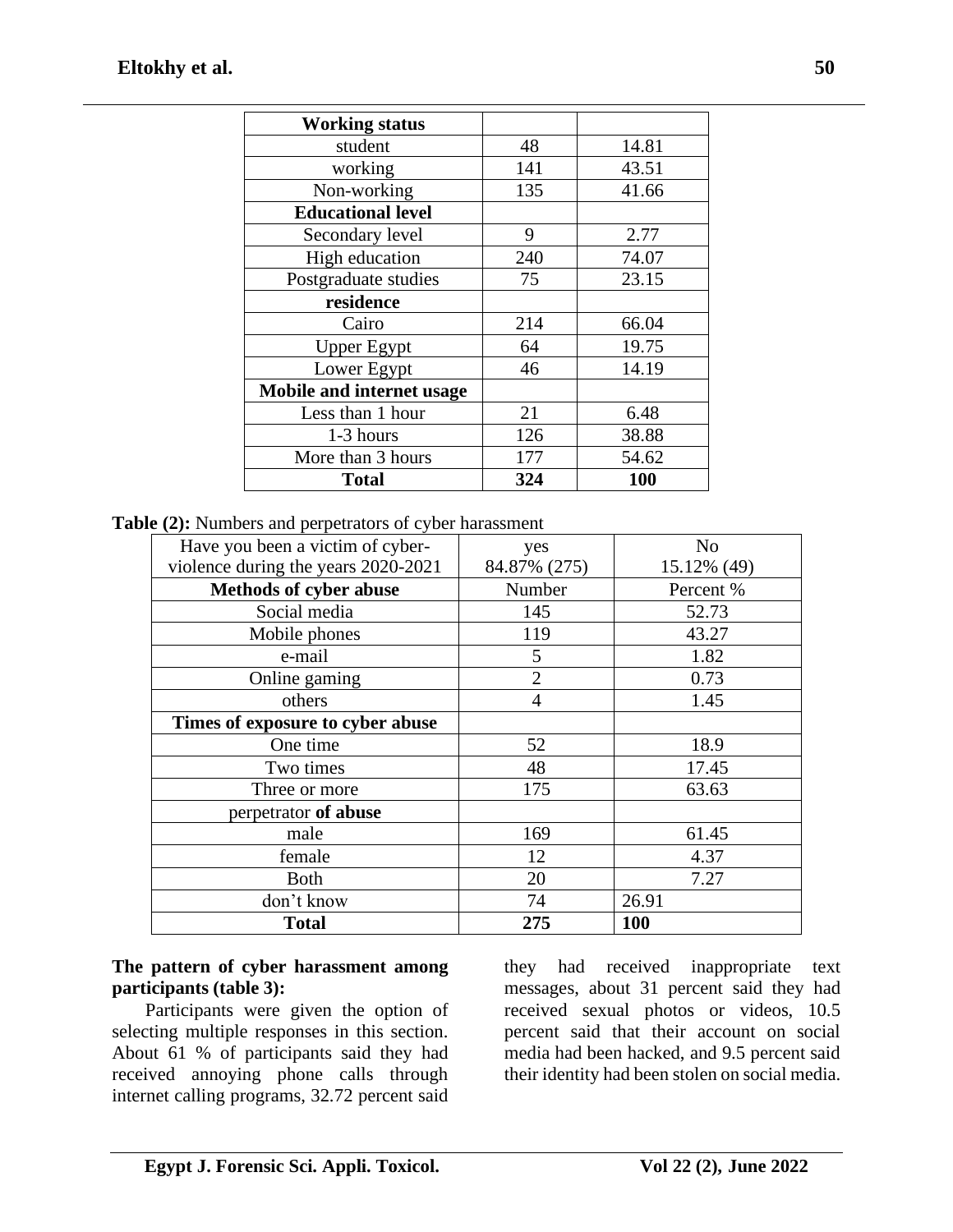| <b>Patterns of abuse</b>                        | <b>Number</b> | Percent% |
|-------------------------------------------------|---------------|----------|
| Received images or videos with sexual contents  | 84            | 30.54    |
| <b>Received sexual texts</b>                    | 90            | 32.72    |
| <b>Annoying phone calls</b>                     | 168           | 61.09    |
| private accounts were hacked                    | 29            | 10.54    |
| Identity was stolen on social media             | 26            | 9.45     |
| E-mail was stolen                               | 3             | 1.09     |
| Private data or photos were accessed and stolen | 3             | 1.09     |
| Received mean or insulting e-mails or messages  | 20            | 7.27     |
| Received threats of physical or sexual violence | 15            | 5.45     |
| <b>Online stalking</b>                          | 15            | 5.45     |
| <b>Insulting comments on social media</b>       | 26            | 9.45     |

**Table (3):** The pattern of cyber harassment among participants

. **NB: in this table, participants were asked '**How did the offender harm you**' and they were allowed to choose more than one answer**

## **Effect of cyber harassment among participants (table 4):**

The harassment had a psychological impact on most of the individuals (68.72%),

with 37.09 % expressing anger, about 13.5 % expressing worry, 9.09% expressing a desire for vengeance, and 0.72 % expressing suicidal thoughts.

| <b>Effect of cyber violence</b>             | <b>Number</b>  | percent |
|---------------------------------------------|----------------|---------|
| physiological                               | 189            | 68.72   |
| social                                      | 23             | 8.36    |
| physical                                    | 6              | 2.18    |
| <b>Financial</b>                            | 3              | 1.09    |
| Did not affect                              | 83             | 30.18   |
| Type of physiological effect                |                |         |
| anger                                       | 102            | 37.09   |
| worry                                       | 37             | 13.45   |
| fear                                        | 23             | 8.36    |
| Desire to revenge                           | 25             | 9.09    |
| <b>Suicidal thoughts</b>                    | $\overline{2}$ | 0.72    |
| Type of social effect                       |                |         |
| isolated                                    | 10             | 3.63    |
| Withdraw from social media                  |                | 0.36    |
| They turned into a socially inactive person | 12             | 4.36    |

**NB: in this table, participants were asked, '**What effect did cyber-violence have on you? How did you feel on the inside? **And they were allowed to choose more than one answer**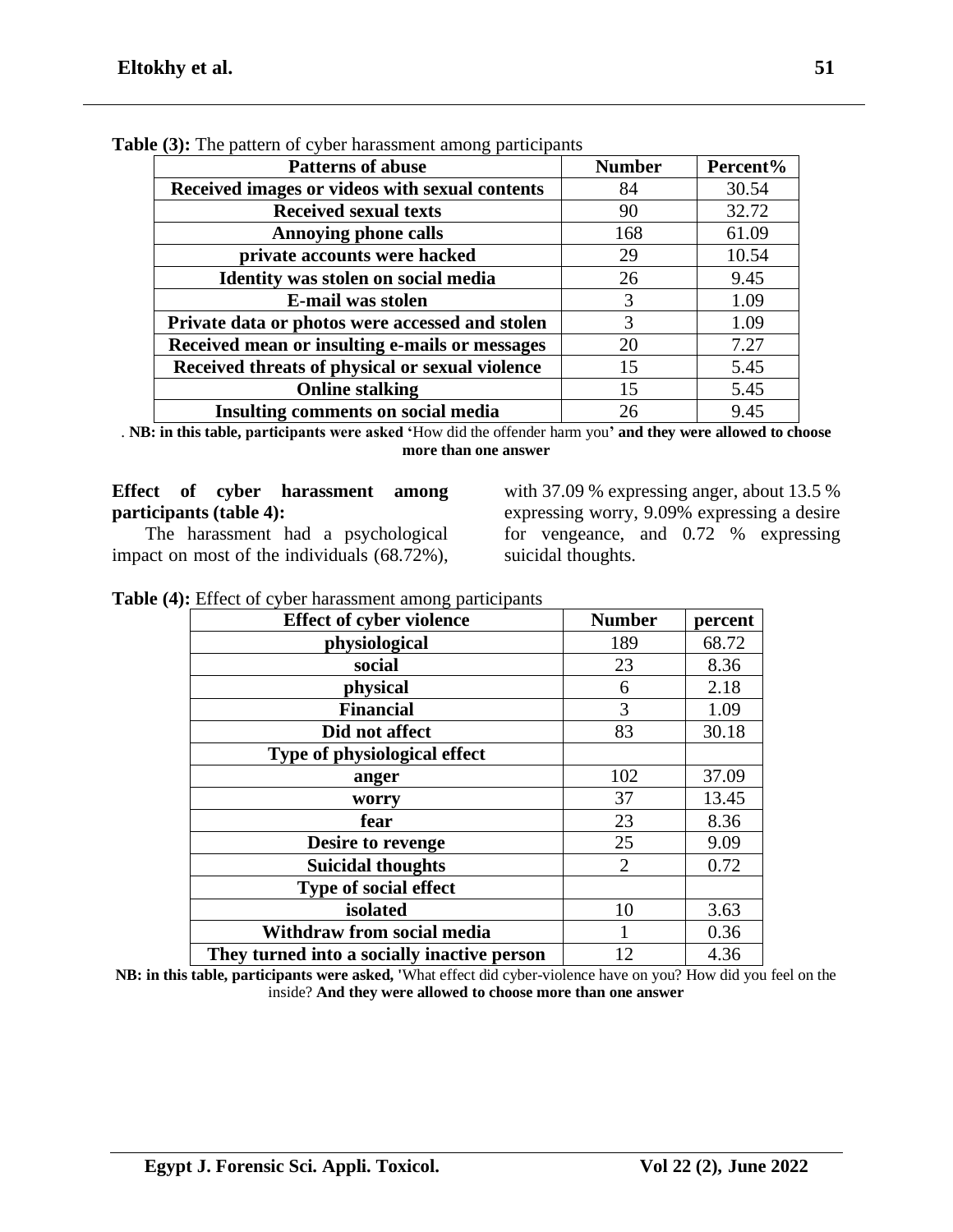Although 32 percent of participants ignored the cyber-harassment experience and just blocked the offender and about 24.36 % responded to the perpetrator and did not

notify anyone, around 25.5 % asked for help from their family, about 10.5 % asked for support from friends, and just 4.36 % reported the authorities. Surrounding people, on the other hand, supported and empathized with roughly 34% of participants.

| Response of the victims against harassment   | Number | Percent%   |
|----------------------------------------------|--------|------------|
| Asked family help                            | 70     | 25.45      |
| Asked friends help                           | 29     | 10.54      |
| Notify the authorities                       | 12     | 4.36       |
| Blocked the offender and ignored him         | 88     | 32         |
| Respond to what was wanted from the offender | 67     | 24.36      |
| I still cannot get rid of harassment         | 9      | 3.27       |
| <b>Community response</b>                    |        |            |
| Empathic and helpful                         | 94     | 34.18      |
| Not empathic or helpful                      | 6      | 2.18       |
| Between this and that                        | 46     | 16.72      |
| Don't know                                   | 129    | 46.9       |
| <b>Total</b>                                 | 275    | <b>100</b> |

**Table (5):** Response of the victims against harassment and community reaction

## **DISCUSSION**

As a result of the increase using the internet, smartphones, and social media, cyber violence affects millions of women worldwide **(Malanga 2021).**

In our study, women in Egypt are subjected to cyber-assault. According to the findings of this study, about 85 percent of our subjects were subjected to cyber violence in its different forms as (receiving symbols or pictures with sexual materials, insulting emails or text messages, receiving disrespectful or humiliating postings or comments, obscene or violent pictures that denigrate women and threats sexual and physical violence). 52.7 percent of individuals reported cyber harassment via social media three times or more, while 43.27 percent reported harassment via mobile phone.

Our findings are greater than those of **Hassan et al. (2020)**, who found that less than half of the female participants in their

study (41.6%) faced numerous forms of cyber violence, the most common of which were cyber stalking and cyber harassment, **Arafa and Senosy, (2017),** claim that, Cyberbullying was reported by 52.9 percent of females in their survey, 69.9% of people say they've been exposed to Cyberbullying more than once. They also indicated that internet harassment was the most common type of harassment. However, compared to the studied sample, their participants were university students of varying ages, and they conducted the study in a single Egyptian province.

In addition, several researchers have found that cyber-harassment is the most widespread type of cyber violence against women, which supports our findings. According to a poll conducted by Battered Women's Support Services in Malawi, nearly a third of the women polled said they had been harassed or stalked on the internet **(West, 2014).**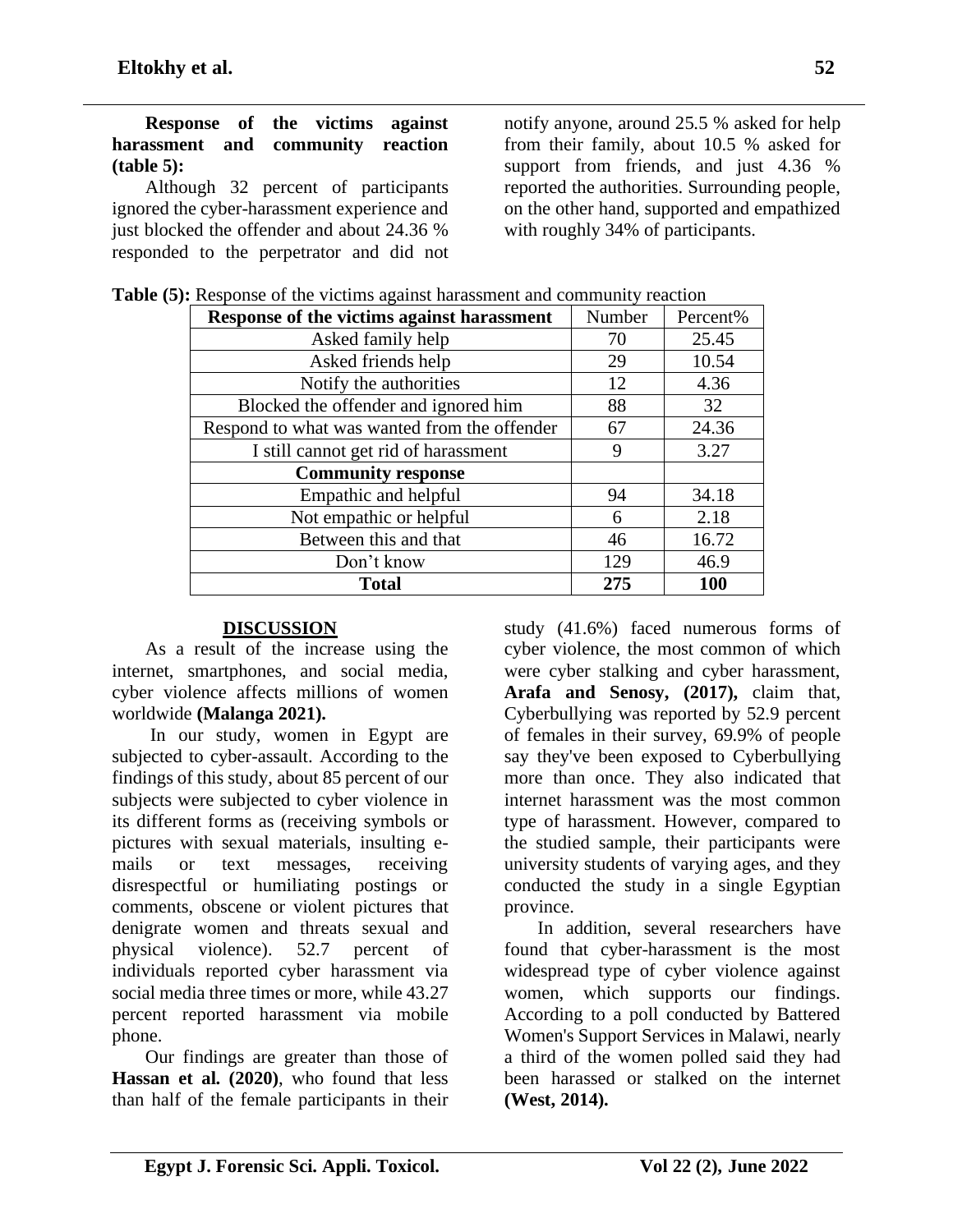Also**, the African Development Bank Group (2016)** reported that more than onethird of the population who experienced the survey in Kenya had faced online abuse. Another third is subjected to personal hate speech, cyberbullying, trolling, and being solicited by imposters.

More than half of the participants in the current study said that social media platforms were the most prevalent manner of being exposed to cyber violence. This was in accordance with a Pew Research Center survey study that indicated that online harassment was more common in some online contexts than others, with the majority of occurrences occurring on social networking sites **(Duggan et al. 2014**).

Around 27% of participants did not know the perpetrator in our study. However, approximately 61 percent stated that the perpetrator was male. This contradicts **Hassan et al. (2020),** who indicated that 92.6 percent of their victims had no idea who the perpetrators were. **Duggan et al. (2014)** also said that half of the perpetrators were unknown.

In our study, about 61% reported that the perpetrator was male. Alike **Pasricha (2016)** discovered that men were responsible for 85 percent of the occurrences reported in their survey. In addition, studies conducted by women's rights organizations in three Nordic nations (Iceland, Denmark, and Norway) identified perpetrators as predominantly men **(Jóhannsdóttir et al. 2017). Hassan et al. (2020)** found that ten of the 11 known offenders were males.

In terms of the impact of cyber violence, our research found that 68.72% of participants were psychologically affected, followed by social, physical, and economic effects. It also mentioned several psychological symptoms, including the most common: anger, concern, and fear, as well as the most serious: suicide thoughts. Similarly, **Hassan et al. (2020),** and **West (2014),**

discovered that 65 percent of survey respondents were psychologically affected.

In our study, female victims of cyber violence frequently responded by blocking the perpetrator, reporting content to platforms, and altering their contact information. The same conclusion was reached in previous studies by **Duggan et al. 2014 and Pasricha 2016**.

Surprisingly, none of the victims in our study reported the offenses to law enforcement. Victims may believe that these acts are personal and that reporting and making them public may harm their reputation. Unawareness of the laws prohibiting cyber-violence could also be a factor **(Lewis et al., 2017).**

According to our findings, about 32 percent of participants ignored the cyberharassment experience, roughly 24% responded to the abuser on their own and did not inform anyone, 25 percent asked for help from family, and 10 percent asked for support from friends, and just 4.36 % reported the authorities. Surrounding people, on the other hand, supported and empathized with roughly 34% of participants. This is in line with **Hassan et al. (2020),** who found that around a third of their victims did not tell anyone about their cyber-violence exposure.

We explain that the conservative nature of our community and the fear of humiliation, embarrassment, or guilt that may result from exposing their experience even to family or friends may be the root of the problem.

## **CONCLUSION**

In conclusion, the Egyptian population has seen a high rate of cyber violence against women in the past two years. As a result, the government must implement robust legislation that makes cyber violence illegal in all of its manifestations. It is also critical to organize awareness programs for women on how to maintain their online personal safety, secure their identities, and respond to cases of cyber assault.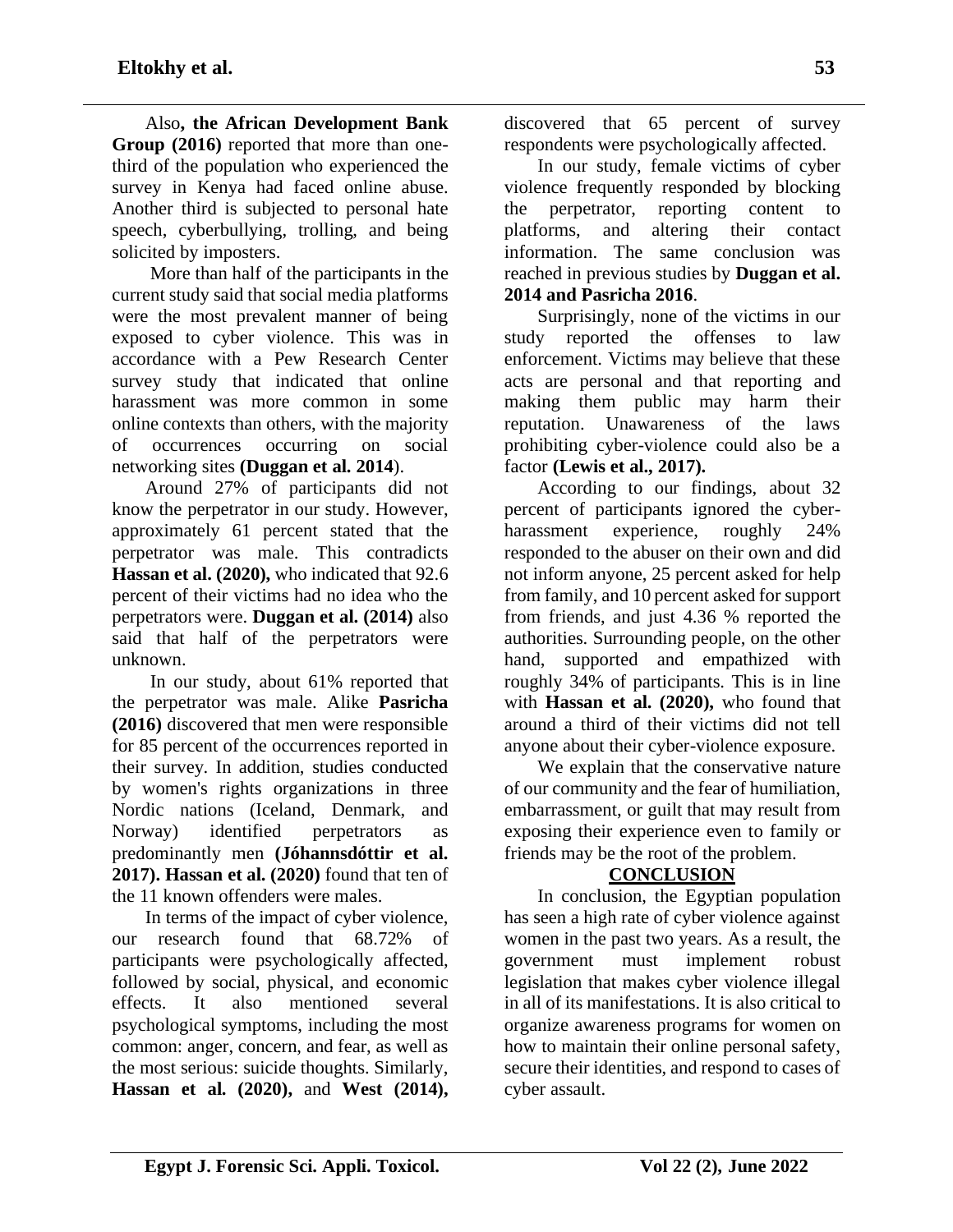## **RECOMMENDATIONS**

• Media awareness initiatives should be increased to modify society's attitude toward women who are victims of cyber assault.

• More study is needed to obtain accurate female representations of the situation and identify awareness-raising requirements.

## **Conflict of Interest**

The authors have declared no conflict of interest, financial and personal relationships with other people or organizations that could inappropriately influence (bias) their work.

#### **Authors' contributions**

All authors participated in practical work and scientific writing of the manuscript.

#### **Funding**

No funding was received for this work.

# **Acknowledgments**

None

## **REFERENCES**

- **African Development Bank Group (2016)**
- Minding the gaps: identifying strategies to address gender-based cyber violence in Kenya. https://www.afdb.org/fileadmin/uploads /afdb/Documents/Generic-Documents/Policy\_Brief\_on\_Gender\_B ased\_Cyber\_Violence\_in\_Kenya.pdf **Arafa AE, Elbahrawe RS, Saber NM,**
- **Ahmed SA, and Abbas AM (2018)** Cyber sexual harassment: a crosssectional survey over female university students in Upper Egypt. Int J Community Med Public Health 5(1):61– 65.
- **Arafa AE, and Senosy SA (2017)** Pattern and correlates of cyberbullying victimization among Egyptian university students in Beni-Suef, Egypt. J Egypt Public Health Assoc 92(2):107–115.
- **Backe EL, Lilleston P, and McCleary-Sills J (2018)** Networked individuals, gendered violence: a literature review of cyber violence. Violence Gender 5(3):135–145.
- **Country meters web site, (2020),** Egypt Population. Available at: https:// countrymeters. info/en/Egypt (accessed 4 may 2020).
- **Duggan M, Rainie L, Smith A, Funk C, Lenhart A, and Madden M (2014)** Online harassment. Pew Research **Center** http://www.pewinternet.org/2014/10/22/ part-1-experiencing-online-harassment/. Accessed March 3, 2019.
- **Hassan, F. M., Khalifa, F. N., El Desouky, E. D., Salem, M. R., & Ali, M. M. (2020)** Cyber violence pattern and related factors: online survey of females in Egypt. Egyptian journal of forensic sciences 10(1): 1-7.
- **Jóhannsdóttir A, Aarbakke MH, and Nielsen RT (2017)** Online violence against women in the Nordic countries. [http://www.kun.no/uploads/7/2/2/3/722](http://www.kun.no/uploads/7/2/2/3/72237499/2017_onlineviolence_web.pdf.%20Accessed%2012%20Mar%202019) [37499/2017\\_onlineviolence\\_web.pdf. It](http://www.kun.no/uploads/7/2/2/3/72237499/2017_onlineviolence_web.pdf.%20Accessed%2012%20Mar%202019)  [was accessed on March 12, 2019.](http://www.kun.no/uploads/7/2/2/3/72237499/2017_onlineviolence_web.pdf.%20Accessed%2012%20Mar%202019)
- **Kowalski, R. M., & Limber, S. P. (2013).** Psychological, physical, and academic correlates of cyberbullying and traditional bullying. Journal of adolescent health, 53(1), S13-S20.
- **Lewis R, Rowe M, and Wiper C (2017)** Online abuse of feminists as an emerging form of violence against women and girls. Br J Criminol 57(6):1462– 1481. [https://doi.org/10.1093/bjc/azw07](https://doi.org/10.1093/bjc/azw073) [3](https://doi.org/10.1093/bjc/azw073)
- **Malanga, D. F. (2021)** Survey of Cyber Violence Against Women in Malawi. arXiv preprint arXiv:2108.09806.
- **Ministry of Communications and Information Technology (MCIT) (2018)** ICT indicators, in brief,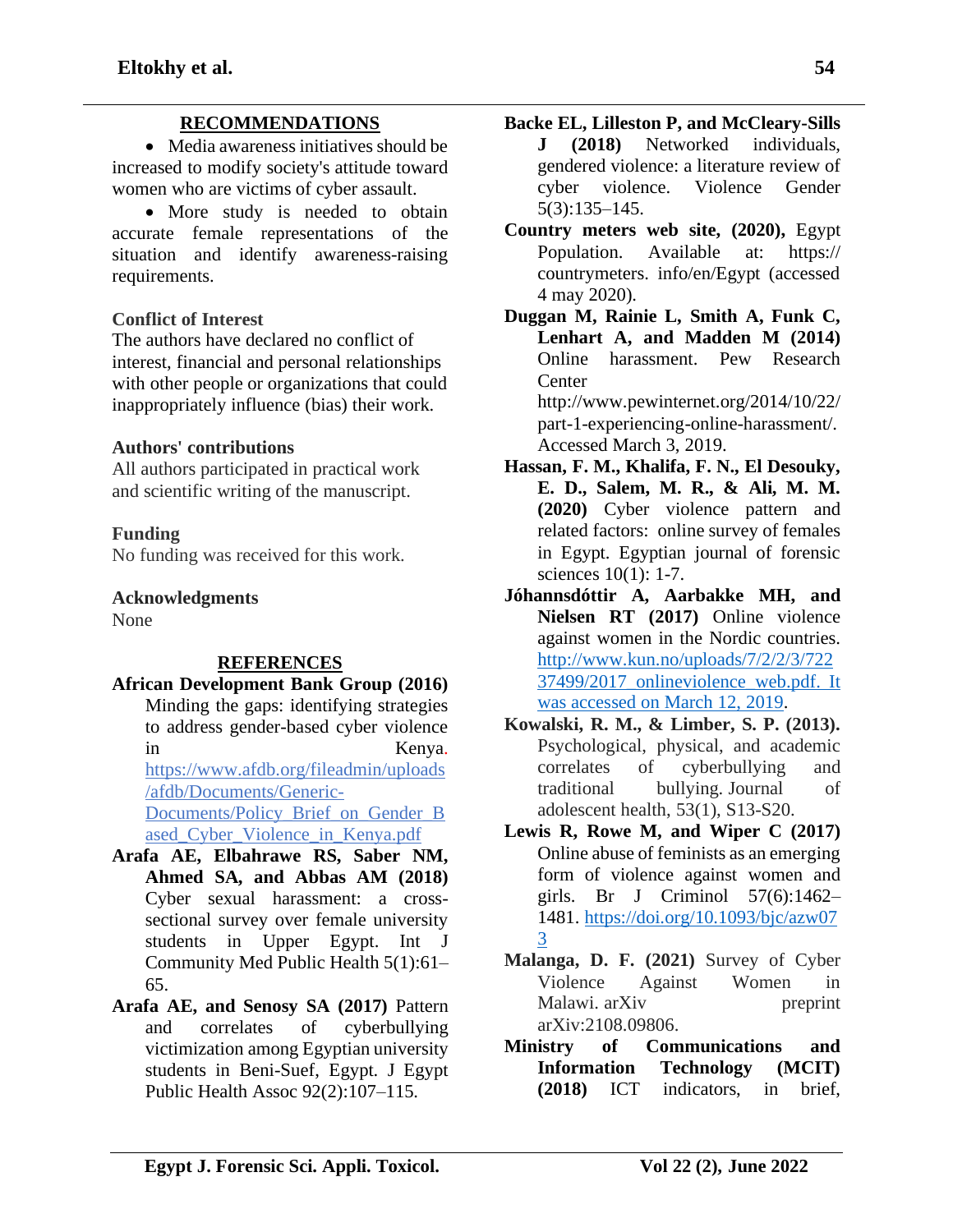November 2018 monthly issue. http://www.egyptictindicators.gov.eg/en /Publications/PublicationsDoc/ICT%20I ndicators%20in%20brif%20November %202018%20English.pdf. Accessed December 30, 2018.

- **Pasricha J (2016)** Violence online in India: cybercrimes against women & minorities on social media. [https://feminisminindia.com/wp](https://feminisminindia.com/wp-content/uploads/2016/05/FII_cyberbullying_report_website.pdf)[content/uploads/2016/05/FII\\_cyberbully](https://feminisminindia.com/wp-content/uploads/2016/05/FII_cyberbullying_report_website.pdf) [ing\\_report\\_website.pdf.](https://feminisminindia.com/wp-content/uploads/2016/05/FII_cyberbullying_report_website.pdf)
- **Shah S, Tsitsou L and Woodin S. (2016).** Hidden voices: Disabled women's experiences of violence and support over

the life course. Violence against women 22(10),1189-1210.

- **Singh J (2015)** Violence against women in cyber world: a special reference to India. Int J Adv Res Manag Soc Sci 4(1):60– 76.
- **West J (2014)** Cyber-violence against women. Battered Women's Support Services https://www.bwss.org/cyberviolence-against-women/. It was accessed on January 30, 2019.
- **World Health Organization (2017)** Violence against women. [https://www.who.int/news-room/fact](https://www.who.int/news-room/fact-sheets/detail/violence-against-women.%20Accessed%2030%20Jan%202019)[sheets/detail/violence-against-women. It](https://www.who.int/news-room/fact-sheets/detail/violence-against-women.%20Accessed%2030%20Jan%202019)  [was accessed on January 30, 2019.](https://www.who.int/news-room/fact-sheets/detail/violence-against-women.%20Accessed%2030%20Jan%202019)